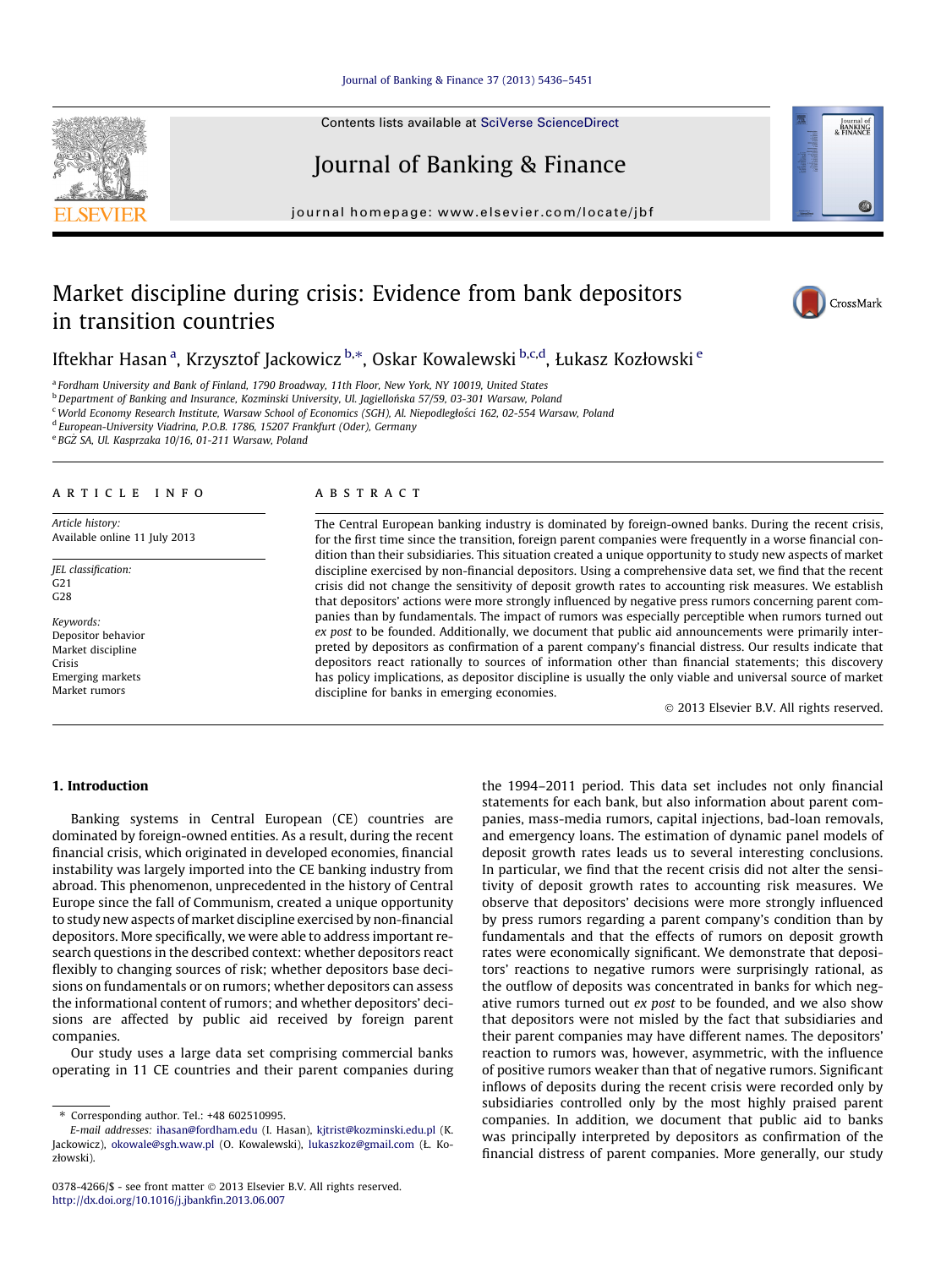provides some support for the view that depositors monitor the conditions of banks and respond to changes in the economic environment, and we also show that media rumors may convey relevant information during crises.

This article complements the existing empirical research on market discipline in banking in four ways. First, it provides one of the most comprehensive analyses of depositor discipline in emerging economies to appear in the literature. Second, the article extends the traditional test of the existence of market discipline to direct verification of whether deposit growth rates are affected by factors associated with parent companies. Third, it provides a novel assessment, in the context of developing economies, of the effects of certain variables, such as negative and positive market rumors, parent company fundamentals, brand similarities, and public aid received by parent companies, on depositors' decisions. Fourth, it reflects on the role of market discipline in maintaining the stability of the banking system, as it suggests that even during crisis periods, depositors' reactions are rational. Although the evidence presented here is derived from CE experience, we conjecture that our results are relevant to other emerging economies with similar ownership and competitive banking structures.

The remainder of the paper is organized as follows. Section 2 reviews the literature, with a specific focus on market discipline in emerging markets. Section [3](#page--1-0) presents our hypotheses and econometric models. Section [4](#page--1-0) describes the data set and other sources of information utilized in this study. Section [5](#page--1-0) describes and discusses the empirical results. Section [6](#page--1-0) provides some robustness checks. Finally, Section [7](#page--1-0) presents concluding remarks.

#### 2. Literature review

The vast majority of studies on depositor discipline address this topic in the context of mature economies. These studies can be divided into two main categories. The first includes research that explores the relationships between bank risk and either deposit interest rates or interest costs. [Hannan and Hanweck \(1988\), Carg](#page--1-0)[ill \(1989\), Ellis and Flannery \(1992\), Kutner \(1992\), Brewer and](#page--1-0) [Mondschean \(1994\), Hess and Feng \(2007\)](#page--1-0), and [Uchida and Satake](#page--1-0) [\(2009\)](#page--1-0) all establish that deposit interest rates and interest costs are associated in the expected manner with measures of bank risk or manifestations of risk in banking activities. In particular, they document that deposit interest rates increase as the capital base of banks worsens, the standard deviation of bank performance increases, and the interest rate risk of assets rises. Additionally, they observe that banks with lower credit ratings and higher shares of speculative financial instruments among their assets incur higher interest rate costs. The second category of depositor discipline studies analyzes the disciplinary effect of reduced deposit availability. [Billett et al. \(1998\), Park and Peristiani \(1998\), Jordan](#page--1-0) [\(2000\), Jagtiani and Lemieux \(2000\), Goldberg and Hudgins](#page--1-0) [\(2002\), Maechler and McDill \(2006\)](#page--1-0), and [Shimizu \(2009\)](#page--1-0) demonstrate that banks in danger of bankruptcy do not attract uninsured deposits and that weak banks actively substitute insured deposits for lost uninsured liabilities. Moreover, these studies find evidence that signals generated by uninsured depositors pertaining to the critical financial condition of certain banks could occur as early as 2 years prior to the actual failure of these banks.

Although the aforementioned research is certainly important, studies that use data from emerging markets are more relevant to the current investigation. [Hosono \(2005\)](#page--1-0) demonstrates that a solid capital base and high profitability lowers deposit interest costs paid by South Korean, Indonesian, Malaysian, and Thai banks. Somewhat surprising, however, is the fact that the same independent variables were found to be insignificant in regression models of the growth of deposit volumes. [Hadad et al. \(2011\)](#page--1-0) also find evidence of market discipline in Indonesia, where higher deposit rates have been associated with higher default and liquidity risk. The mechanism of depositor discipline in Latin American countries has been studied by several authors. [Barajas and Steiner \(2000\),](#page--1-0) in contrast to [Hosono \(2005\),](#page--1-0) establish that Columbian banks have been disciplined by alterations in real deposit growth rates but not by interest costs. In addition, they observe that banks recording low deposit inflows have improved their capital base and augmented their loan loss provisions in the next period. This last observation can be interpreted as an indication of the effectiveness of depositor discipline. In a study of Argentina, Chile, and Mexico, [Peria and Schmukler \(2001\)](#page--1-0) demonstrate that deposit volumes are negatively correlated and deposit interest costs are positively correlated with accounting measures of bank risk. Interestingly, in these countries, disciplining signals have been generated by both uninsured and insured depositors. This phenomenon can be explained by the limited credibility of the safety nets in these nations. [Calomiris and Powell \(2001\)](#page--1-0) confirm that depositors have monitored the risk-taking activities of private banks in Argentina during the last years of the 20th century.

The evidence with regard to the effects of the implementation of deposit insurance systems in emerging economies is ambiguous. [Ioannidou and Penas \(2010\)](#page--1-0) establish that the introduction of explicit deposit insurance in Bolivia has diminished the market discipline exercised by large depositors. Prior to the introduction of this system, banks with higher shares of large deposits took on less risk, whereas after the introduction, this effect had vanished. In agreement with the conclusions of [Ioannidou and Penas \(2010\), Monds](#page--1-0)[chean and Opiela \(1999\), Peresetsky \(2008\)](#page--1-0) and [Karas et al. \(2013\)](#page--1-0) observe that the introduction of an explicit deposit insurance system weakened depositor discipline in Poland and in Russia. In contrast, [Kouassi et al. \(2011\)](#page--1-0) find that market discipline is effective only in the presence of explicit deposit insurance.

[Jackowicz \(2004\)](#page--1-0) shows that banks in Poland have been disciplined mainly by deposit interest costs, a conclusion similar to findings in [Hosono \(2005\).](#page--1-0) [Kraft and Galac \(2007\)](#page--1-0) provide evidence that banks in Croatia were able to increase deposit growth by raising interest rates in the period immediately preceding the 1998– 1999 crisis. Additionally, they show that Croatian depositors were relatively slow to link high deposit rates to increased portfolio risk. [Önder and Özyildirim \(2008\)](#page--1-0) found that depositors in Turkey reacted negatively to bank risk, even after the introduction of full coverage in 1994. Moreover, they document that depositor discipline did not discourage Turkish banks from engaging in activities fraught with moral hazard. The observation of [Önder and Özyildi](#page--1-0)[rim \(2008\)](#page--1-0) and [Peria and Schmukler \(2001\)](#page--1-0) that deposit insurance systems in developing countries are frequently seen as not fully credible is further confirmed by [Prean and Stix \(2011\)](#page--1-0), who, in an analysis of survey data, conclude that Croatian depositors perceived the safety of their deposits to be relatively weak during the 2007–2009 period.

Another distinct group of studies investigates whether crisis and crisis experience influence depositor behavior. [Opiela \(2004\)](#page--1-0) demonstrates that in the 18-month period directly preceding the 1997 crisis in Thailand, depositors monitored banks and finance companies more closely. [Levy-Yeyati et al. \(2004\)](#page--1-0) establishes that during crisis periods in Argentina and Uruguay, depositors' sensitivities to macroeconomic risks increased. At the same time, however, depositors' sensitivities to bank-specific factors diminished. [Kraft and Galac \(2007\)](#page--1-0) demonstrate that during the 1998–1999 crisis in Croatia, the interest-rate elasticity of deposits completely vanished, and a flight to quality occurred. [Oliveira et al. \(2011\)](#page--1-0) find that during the recent crisis, banks in Brazil were viewed as systemically important components of the financial system and recorded a substantial increase in uninsured deposits, whereas other Brazilian banks lost uninsured deposits. Using a large sample of banks from developed and emerging economies, [Forssbæck](#page--1-0)